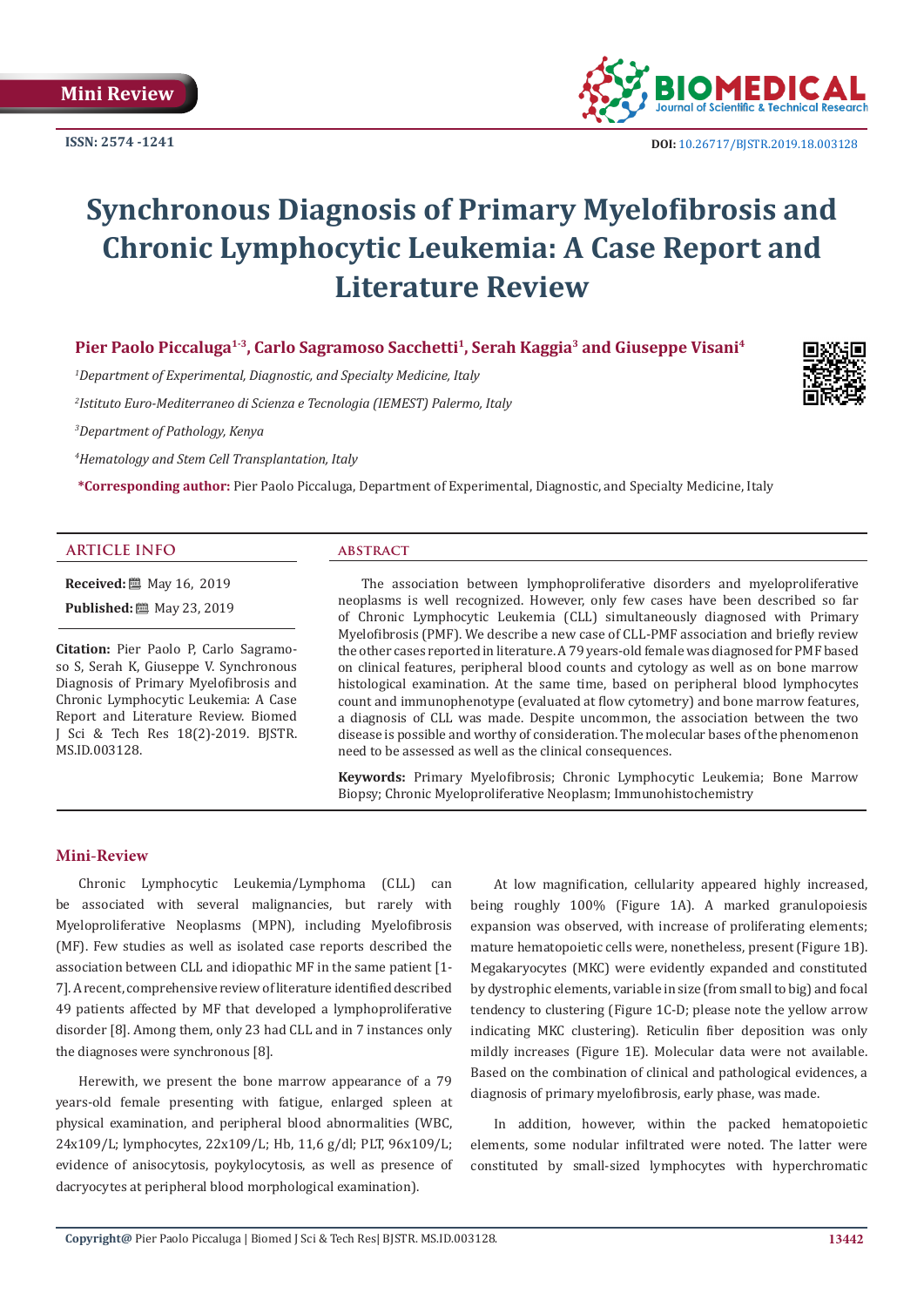nuclei and larger elements with more pronounced nuclei and evident nucleolus corresponding to prolymphocytes (yellow arrow) and para-immunobolasts (red arrows) (Figure 2A). At immunohistochemistry, the lymphoid components (both smaller and larger) turned out to be CD79A-positive (Figure 2B), CD5positive and CD23-positive. The same typical phenotypic pattern was observed in the peripheral blood lymphocytes at flow cytometry (CD19+/CD5+/CD23+). Based on that, a diagnosis of concomitant CLL was made. The patient was under wait and watch at the time of writing.



**Figure 1:** Evidence of myelofibrosis at bone marrow trephine biopsy. Increased cellularity, close to 100%, at low magnification (Figure 1A; 10x, Olympus BX40, GIEMSA staining). Marked granulopoiesis expansion, with increase of proliferating elements and residual mature hematopoietic cells were (Figure 1B; 40x, Olympus BX40, GIEMSA staining). Megakaryocytes (MKC) were evidently expanded and constituted by dystrophic elements, variable in size (from small to big) and focal tendency to clustering (Figure 1C-D; please note the yellow arrow indicating MKC clustering. 40x, Olympus BX40, Hematoxylins & Eosin staining). Reticulin fiber deposition was only mildly increases (Figure 1E; 40x, Olympus BX40, Silver staining).



**Figure 2:** Evidence of chronic lymphocytic leukemia within the bone marrow. Nodular structurers within the packed hematopoietic elements were constituted by small-sized lymphocytes with hyperchromatic nuclei and larger elements with more pronounced nuclei and evident nucleolus corresponding to prolymphocytes (yellow arrow) and para-immunobolasts (red arrows) (Figure 2A; 40x, Olympus BX40, GIEMSA staining). At immunohistochemistry, the lymphoid components (both smaller and larger) turned out to be CD79A-positive (Figure 2B; 10x, Olympus BX40, GIEMSA counter-staining).